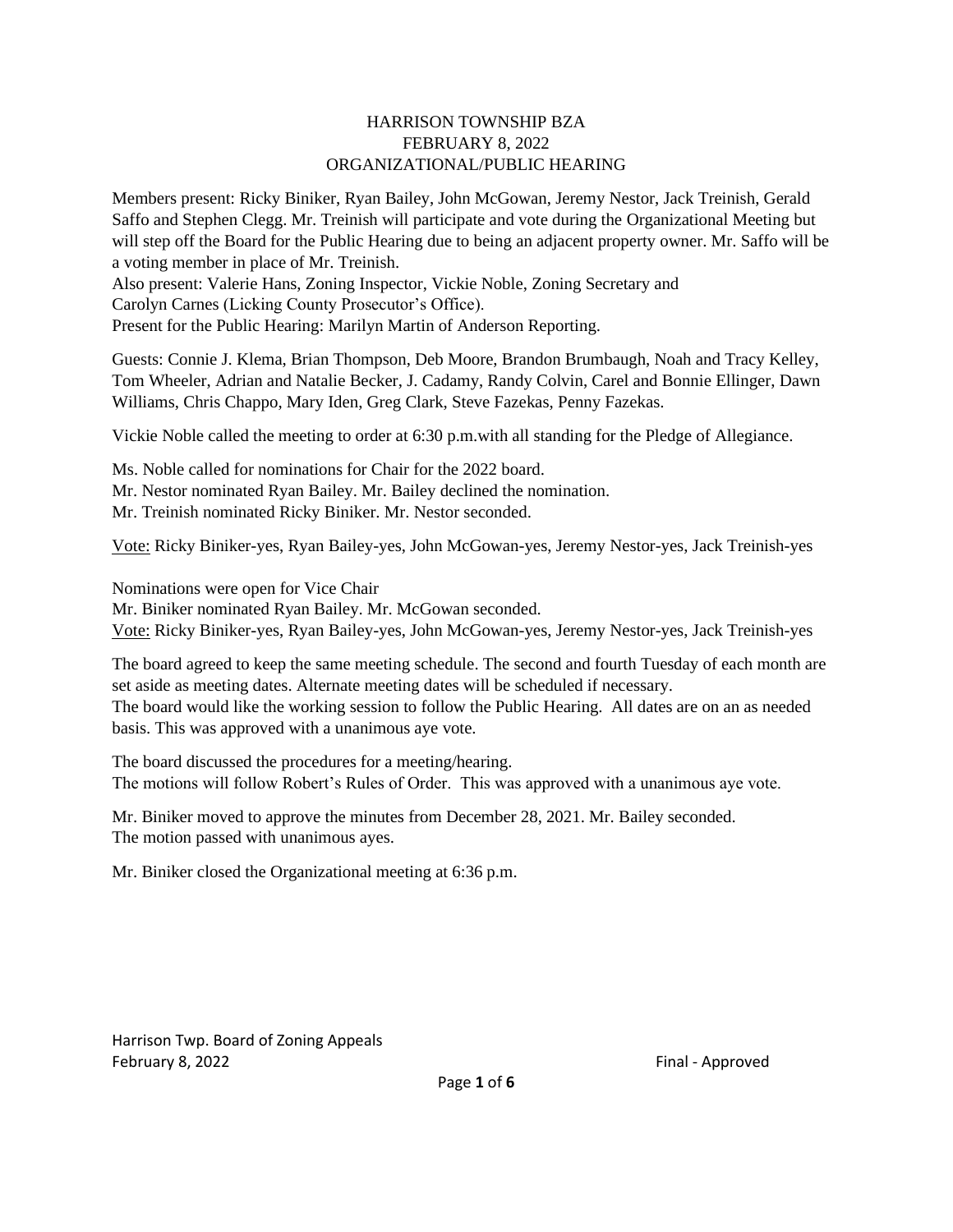#### PUBLIC HEARING

Mr. Biniker called the Public Hearing to order at 7:00 p.m. with all standing for the Pledge of Allegiance.

Referring to Ohio Revised Code Section 121.22, Line G-3, Mr. Biniker moved for the board, including Alternate Stephen Clegg, to go into Executive Session to meet with legal counsel. Mr. Saffo seconded. Vote: Ricky Biniker-yes, Ryan Bailey-yes, John McGowan-yes, Jeremy Nestor-yes, Gerald Saffo-yes

At 7:26 p.m. Mr. Biniker moved to come out of Executive Session. Mr. McGowan seconded. Vote: Ricky Biniker-yes, Ryan Bailey-yes, John McGowan-yes, Jeremy Nestor-yes, Gerald Saffo-yes

Mr. Biniker asked Ms. Noble to read the application.

Mr. Biniker addressed the audience with the following statement:

This re-hearing has been called to hear the street frontage variance application filed by Front Porch Investments, LLC. The initial hearing took place on August 24, 2021, upon the application of Front Porch Investments, LLC, for a variance from the Zoning Resolution. This hearing was tabled and reconvened on September 14, 2021, ending in a 2-2 vote to deny. The fifth member of the Board had recused himself from the vote since he was an adjoining property owner on this application. The failure to obtain three (3) concurring votes is deemed a denial.

Front Porch Investments, LLC filed an appeal in the Licking County Common Pleas Court regarding this ruling. Per the settlement agreement reached between the parties, the re-hearing was supposed to have taken place on or before January 15, 2022. Due to extenuating circumstances outside of the control of any of the parties, which included the inability to seat a full board due to COVID, the parties agreed to reschedule this hearing beyond the January 15, 2022, deadline. All parties are in agreement that this hearing is in compliance with the terms of the settlement agreement. Front Porch Investments, LLC, is seeking a variance from the following sections of the Zoning Resolution:

a. Article 10.2 Street Frontage as determined by Article 13.9(1)

For the R-15 zoned lots fronting on Cherokee Trail:

Harrison Twp. Board of Zoning Appeals February 8, 2022 **Final - Approved** 

Page **2** of **6**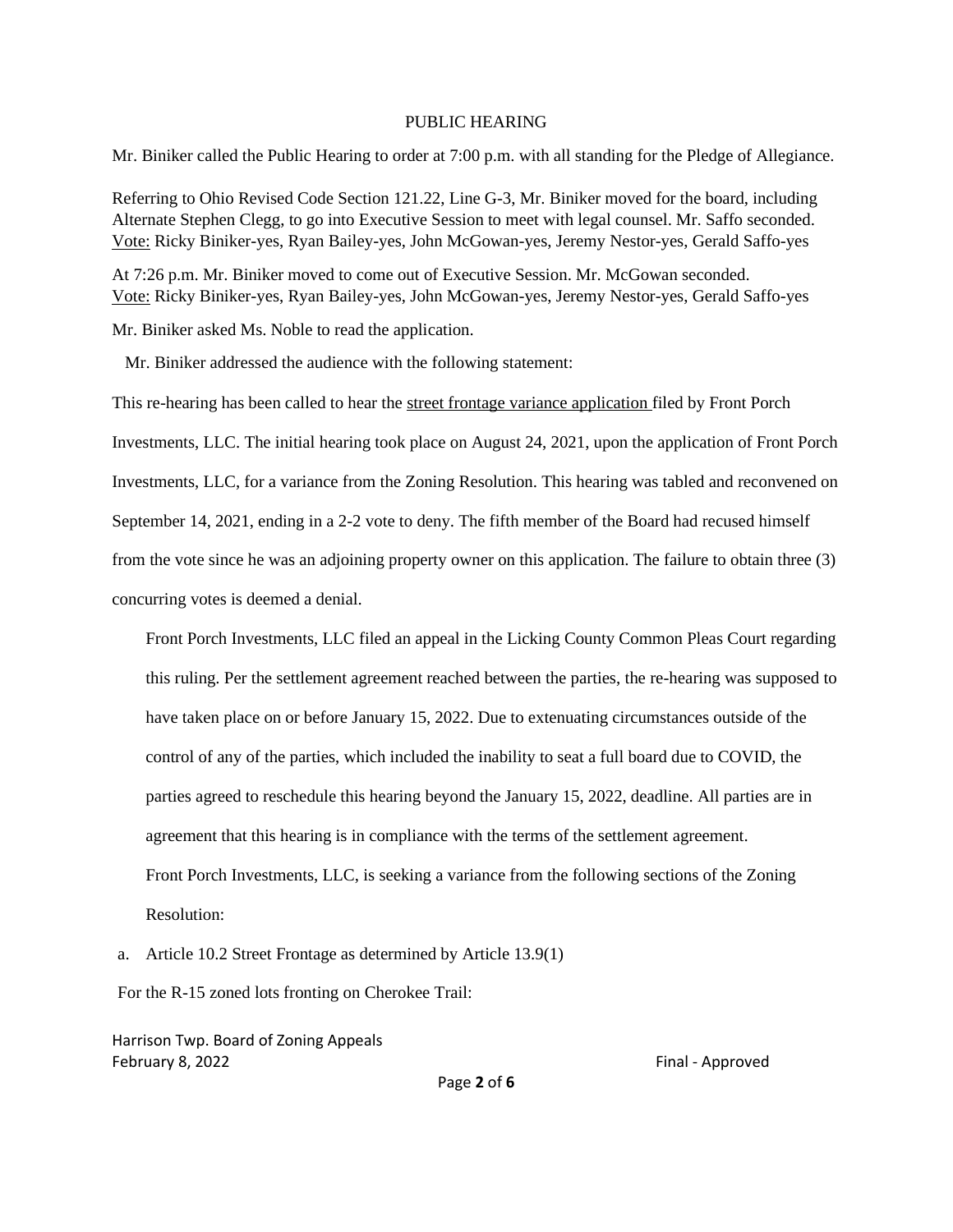To permit 2 lots to have less than 100' width at their street frontage and to have 16 feet.

To permit 6 lots to have less than 100' width at their street frontage and to have 15 feet.

b. Article 10.2 Street Frontage as determined by Article 15.63(1)

For the B-1/R-15 zoned lot fronting on Cherokee Trail:

To permit one lot to have less than 150' width at its street frontage and to have 16 feet.

Those are the only issues before the Board today.

This hearing is being conducted pursuant to the Board's authority as set forth in Section 519.14 of

the Ohio Revised Code.

This is a public meeting of the Board and everyone here is welcome. But this is a hearing on a

specific issue, and there will not be an opportunity for public comment. We ask that observers in the

audience please remain quiet and respectful throughout the hearing.

Mr. Biniker introduced the Board members and other participants present for the public hearing.

Connie Klema addressed the board.

Ms. Klema said the application is for 50 acres that was previously a golf course. She discussed the difference between Major and Minor Subdivisions and the requirements for both. She presented the board with copies of Driveway Permit Applications for the North Drive and the South Drive that were submitted to Licking County showing the location approved.

Ms. Klema stated that nine houses would not create additional storm water drainage.

Ms. Klema presented the board with a drawing showing a subdivision layout with 78 lots.

Ms. Klema made reference to two variances granted by the Harrison Township BZA. According to Ms. Klema these two are similar to what is currently being requested. One was on 310 and was approved with conditions in 2018. The second was on York Road and was approved in 2017. She also provided the board with maps showing both properties.

She stated that her clients want big lots, not a subdivision. She said the clients can satisfy all the county requirements. She stated that the question of the variance request being substantial should be looked at as what is good for the particular area.

Mr. Biniker asked Ms. Hans to give her report.

Harrison Twp. Board of Zoning Appeals February 8, 2022 **Final - Approved** Final - Approved

Page **3** of **6**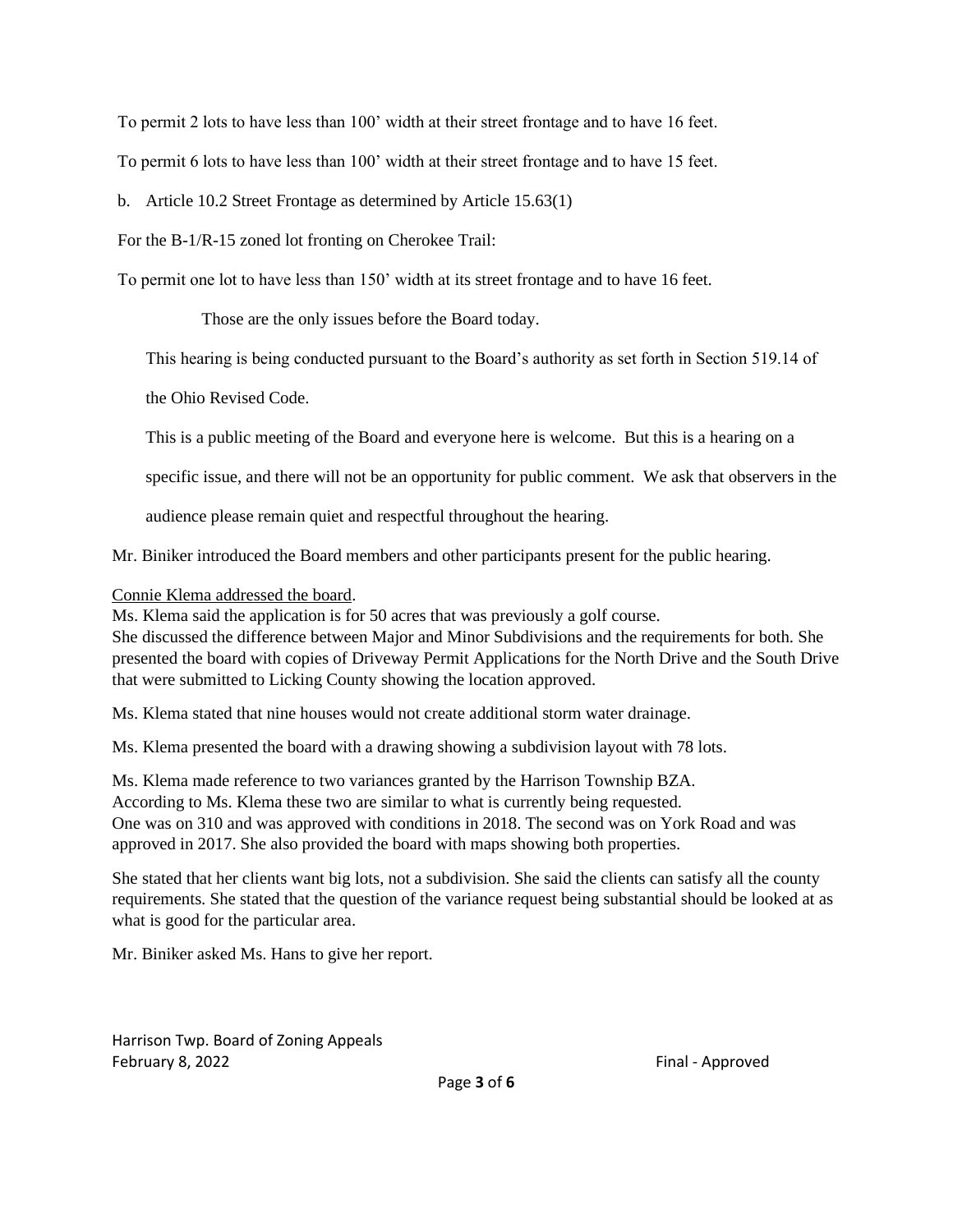#### Ms. Hans Report

#### *\*\*\*\*\*\*\*\*\*\*\*\*\*\*\*\*\*\*\*\*\*\*\*\*\*\*\*\*\*\*\*\*\*\*\*\*\*\*\*\*\*\*\*\*\*\*\*\*\*\*\*\*\*\*\*\*\*\*\*\*\*\*\*\*\*\*\*\*\*\*\*\*\*\*\*\*\*\*\*\*\*\*\**

## *February 8, 2022*

*Harrison Township Zoning Inspector's report & recommendation for variance application for Cherokee Trail (south and west of Comanche Ct.), Granville, Ohio 43023 submitted by Connie J. Klema. This 49.43 +/- acre lot has 145.31 +/- feet of total road frontage on Cherokee Trail, spaced between two access points 50 feet and 95.31 feet, respectively.* 

*The applicant's client is proposing to subdivide the 49.43 +/- acre lot into nine (9) proposed lots. The proposed site is primarily zoned R-15 with a small amount of B-1 zoned property that is located at the northwest corner of the site. They are proposing the following lot split scenario. The 50 feet of frontage on Cherokee Trail will be divided into three lots each with 16 +/- feet of frontage. The 95.31 +/- feet of frontage on Cherokee Trail will be dived into 6 lots each with 15 +/- feet of frontage. All 9 lots would be 5 + acres. The three (3) lots that are proposed to have 16 +/- feet of road frontage would utilize a shared /common driveway. The six (6) lots that are proposed to have 15 +/- feet of road frontage would utilize a second shared/common driveway.*

*This recommendation will follow the requirements of the Harrison Township Zoning Resolution Section 4.12 2. a-g Area Variance. The Board of Zoning Appeals shall review the particular facts and circumstances of this area variance in terms of the following standards and shall find adequate answers to the questions that establish the criteria for establishing practical difficulty in the use of the property.*

## *a. whether the property in question will yield a reasonable return or whether there can be any beneficial use of the property without a variance.*

*This property could still yield a reasonable return and be used for a residential purpose as it is in the R-15 and B-1 districts and could be developed as a subdivision without the need for variances.*

## *b. whether the variance is substantial.*

*The property is zoned Residential (R-15). The R-15 zoning district requires a minimum lot width (road frontage) of 100 feet. Two (2) of the proposed lots which are entirely in the R-15 district have 16 feet of lot width which represents an 84% variance. Six (6) of the proposed lots which are entirely in the R-15 district have 15 feet of lot width which represents an 85% variance. The last proposed lot which is primarily in the B-1 district with a small amount of R-15 property to allow for a driveway into the lot is 16 feet in lot width which represents a 90% variance if calculated by the B-1 minimum standard of 150 feet of lot width. These variances are substantial as they reflect an 84% (84 foot), 85% (85 foot) and 90% (134 foot) variances from the 100-foot minimum lot frontage in the R-15 and 150-foot minimum lot frontage in the B-1 districts.*

## *c. whether the essential character of the neighborhood would be substantially altered or whether adjoining properties would suffer a substantial detriment as a result of the variance.*

*The essential character of the neighborhood would be substantially altered as the neighborhood would suffer a substantial detriment from this project proceeding without going through subdivision regulations, technical review committee (TRC), stormwater, engineering, and emergency services review. The property* 

Harrison Twp. Board of Zoning Appeals February 8, 2022 Final - Approved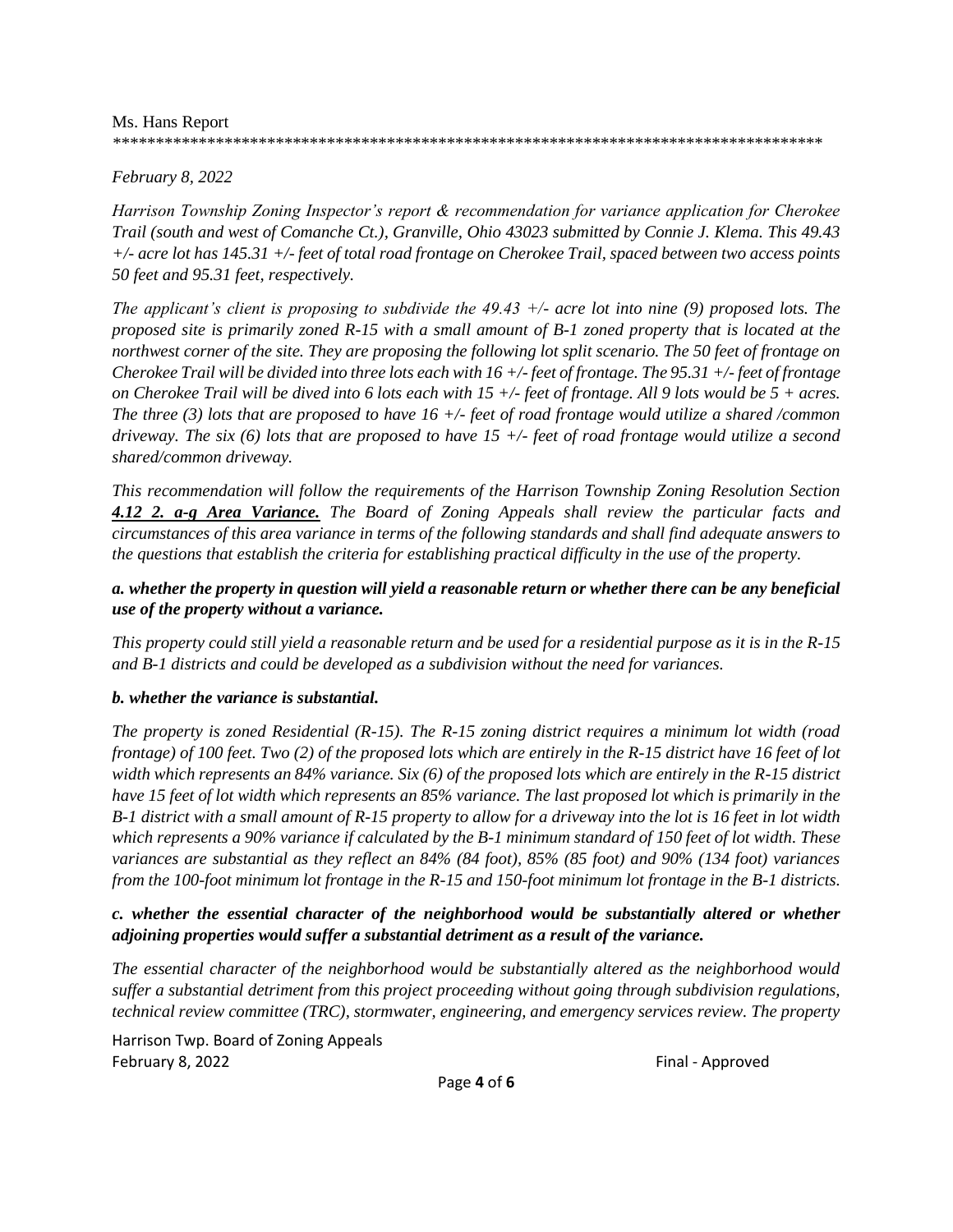*being proposed for development already has issues with runoff into the neighboring subdivision. If this property were developed as a subdivision, it would go through the proper stormwater review process to manage and potentially mitigate the water runoff issues on site. In the present configuration, this project would move forward with limited review and regard for managing the stormwater issues.*

# *d. whether the variance would adversely affect the delivery of governmental services (e.g., water, sewer, garbage, medical, fire, police).*

*If granted the variance, the proposed lots would have shared driveways with no oversight on turning radii for governmental service delivery vehicles. This could affect the delivery of those services to the newly created lots. However, the existing neighborhood should not be affected.*

# *e. whether the property owner purchased the property with knowledge of the zoning restrictions.*

*The property owner has developed several lots and built several homes in Harrison Township over the past 5 years; they are familiar with the rules and requirements for lot sizes, widths, and setbacks.*

## *f. whether the property owner's predicament feasibly can be prevented or corrected through some other method other than a variance.*

*Yes, the property owner could develop this property as a subdivision.*

# *g. whether the spirit and intent behind the zoning requirement would be observed and substantial justice done by granting the variance.*

*The spirit and intent behind the zoning requirement would not be observed, and substantial justice would not be done by granting the variance as the existing residential uses in the neighborhood were developed as a subdivision with the rules and requirements of our zoning code being met. The proposed lots would change the character of that neighborhood and bypass the regulations for having appropriate lot frontage, subdivision, technical, stormwater, engineering, and emergency services review.*

*Respectfully submitted, Valerie L. Hans Harrison Township Zoning Inspector \*\*\*\*\*\*\*\*\*\*\*\*\*\*\*\*\*\*\*\*\*\*\*\*\*\*\*\*\*\*\*\*\*\*\*\*\*\*\*\*\*\*\*\*\*\*\*\*\*\*\*\*\*\*\*\*\*\*\*\*\*\*\*\*\*\*\*\*\*\*\*\*\*\*\*\*\*\*\*\*\*\*\*\*\**

Mr. Bailey stated he is in favor of big lots but is concerned about the property located in the middle of the two proposed driveway locations. He asked Ms. Klema if the applicants had considered buying the property. Ms. Klema answered yes.

Mr. Bailey also asked about the property on Broad Street and if her client owned it. Ms. Klema said her client did own the property, but it was a separate parcel and not part of this development.

At 8:07 p.m. referring to Ohio Revised Code Section 121.22, Line G-3 Mr. Biniker moved for the board, including Alternate Stephen Clegg, to go into Executive Session to meet with legal counsel. Vote: Ricky Biniker-yes, Ryan Bailey-yes, John McGowan-yes,

Jeremy Nestor-yes, Gerald Saffo-yes

At 8:16 p.m. Mr. Biniker moved to come out of Executive Session. Mr. McGowan seconded. Vote: Ricky Biniker-yes, Ryan Bailey-yes, John McGowan-yes,

Jeremy Nestor-yes, Gerald Saffo-yes

Harrison Twp. Board of Zoning Appeals February 8, 2022 Final - Approved

Page **5** of **6**